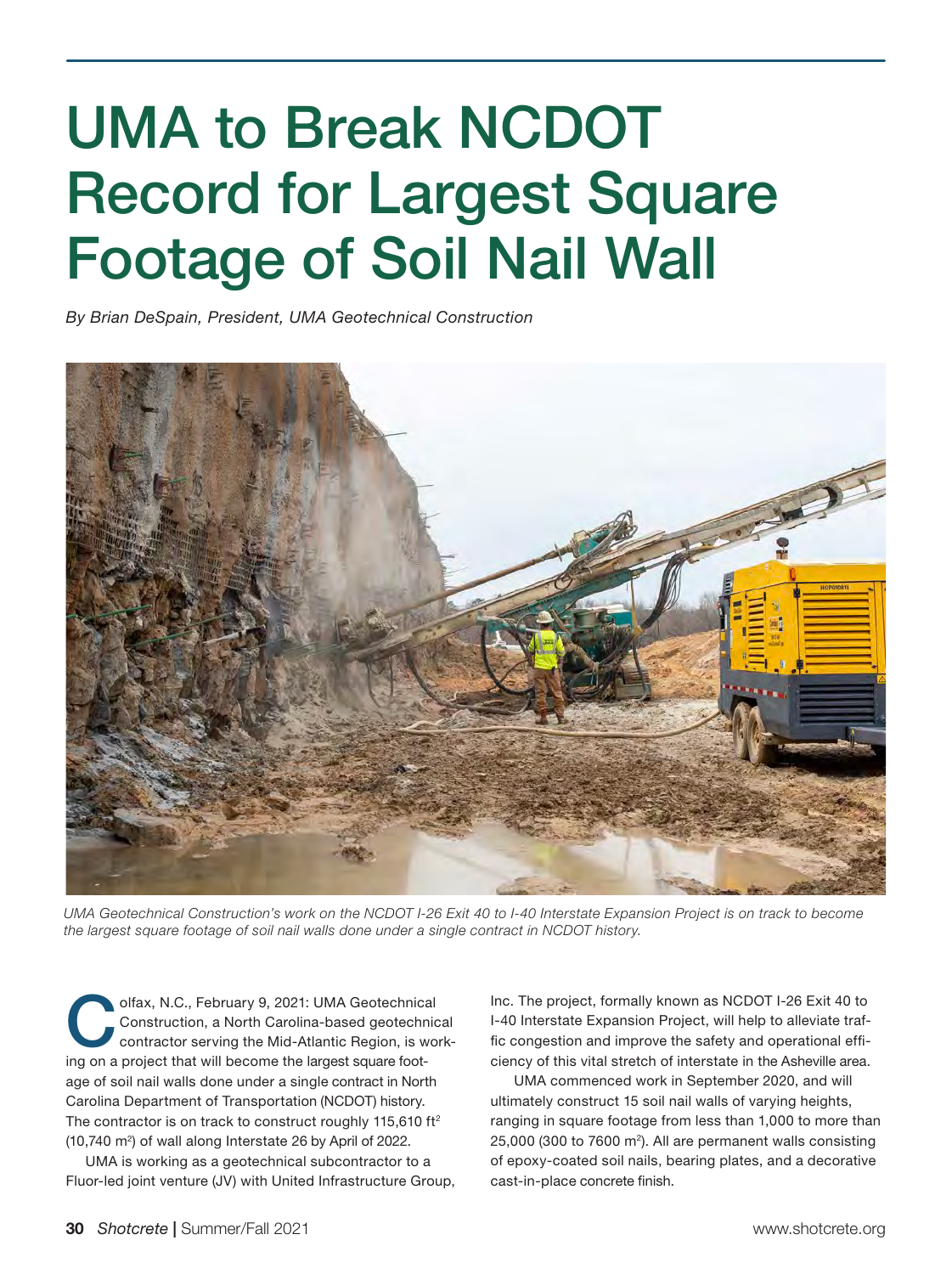







 The magnitude of the project required UMA to rely on several local material suppliers. The I-26 project was subject to the Federal Highway Administration's (FHWA) Buy America policy, so UMA secured nearly 500,000 lbs (230,000 kg) of domestic structural steel for the epoxy-coated soil nail bars from Skyline Steel. Reinforcing steel is being sourced from Guaranteed Supply Company. Roanoke Cement is supplying nearly 2,000,000 lbs (910,000 kg) of portland cement required to bond the reinforcing tendons to the surrounding soil and rock, and enough shotcrete to cover a football field with an 8 in. (200 mm) layer.

The widening project also required a wider, taller, and more aesthetically pleasing Blue Ridge Parkway Bridge over I-26. UMA was tapped to install 35 rock anchors for the new three-span precast segmental bridge.